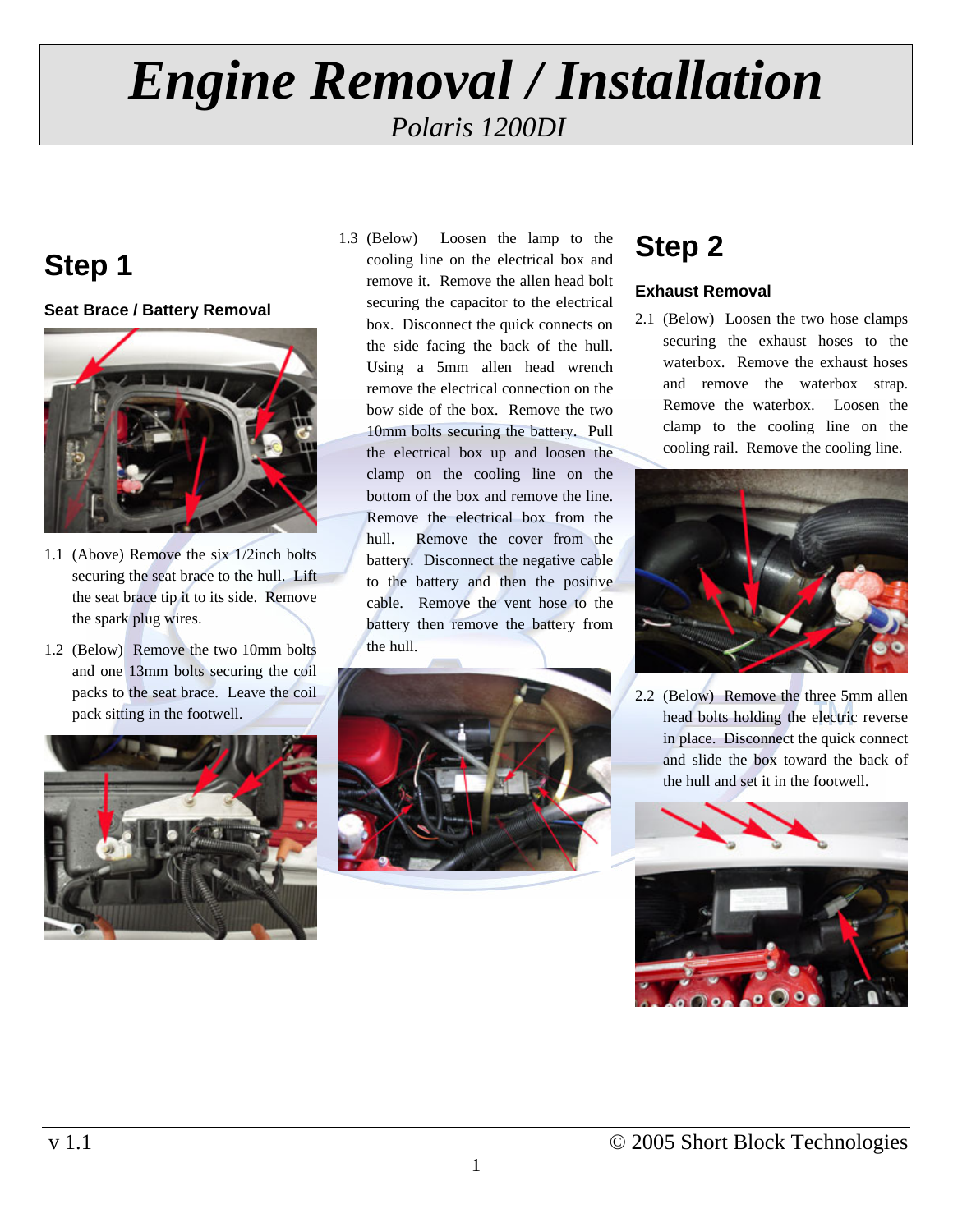2.3 (Below) Loosen the two clamps using a 10mm wrench. Remove the two 13mm bolts holding the exhaust pipe to the exhaust manifold. Pull the exhaust pipe straight back and remove it from the hull.



2.4 (Below) Remove the nine 13mm bolts securing the exhaust manifold to the engine. Disconnect the quick connect to the manifold. Remove the exhaust manifold from the hull.



2.5 (Below) Remove the two 14mm bolts securing the airbox cover to the throttle body. Remove the cover and then remove the air filter.



2.6 (Below) Remove the six 10mm bolts securing the throttle bodies to the intake manifold. Disconnect the quick connect to the air flow sensor. Remove the airbox base and bolts from the hull.

2.7 (Below) Remove the quick connect to the throttle position sensor. Using a 10mm wrench, remove the throttle cable and oil pump cable. Remove the three oil lines from the oil pump to the throttle bodies. Remove the throttle bodies from the hull.





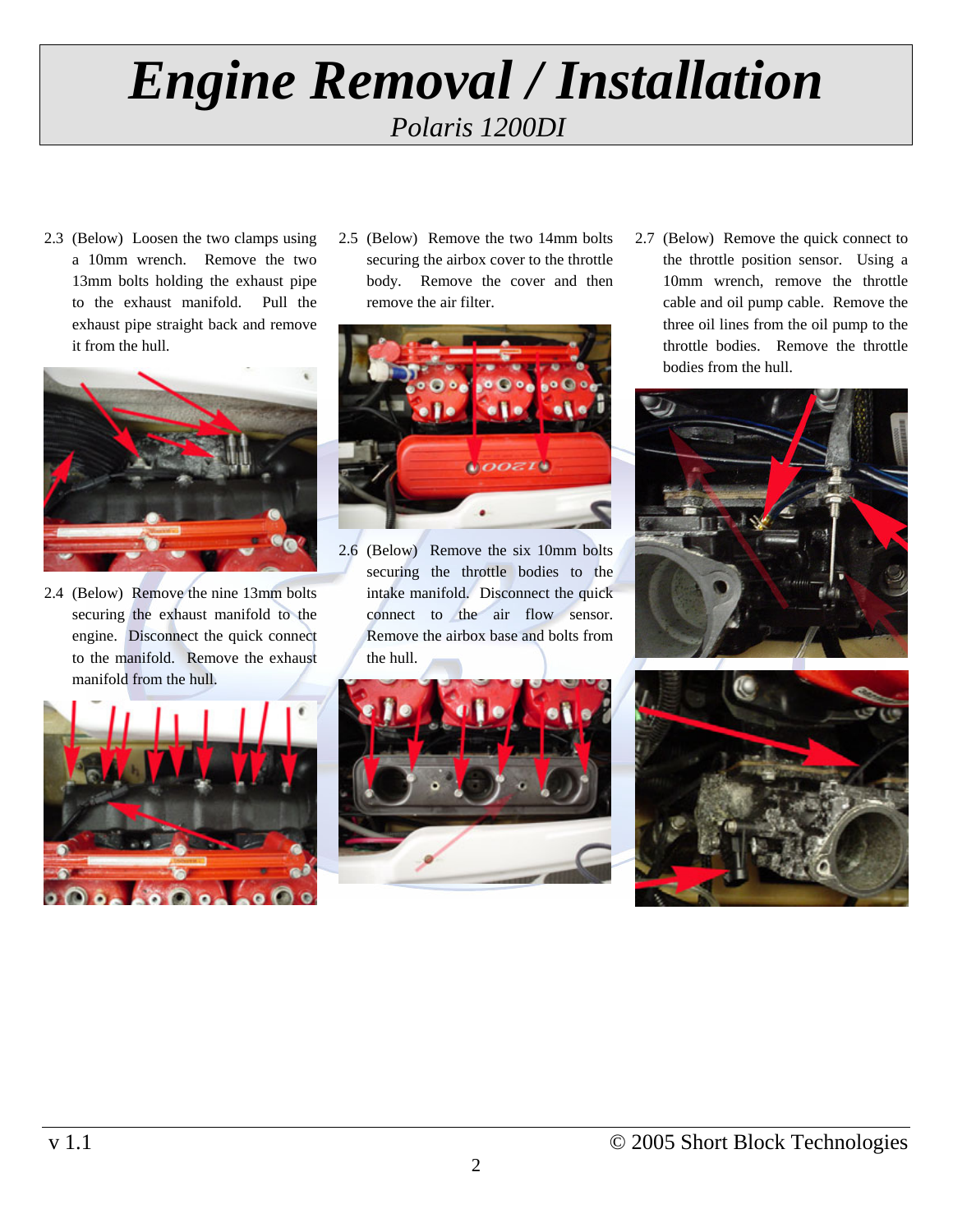## **Step 3**

### **Fuel Injector removal**

3.1 (Below) Remove the three quick connects to the fuel injectors. Remove the six 10mm bolts securing the fuel injectors to the head. Pull up and wiggle the injectors off of the head. Place the injectors in the footwell. Remove the spark plugs.



## **Step 4**

### **Engine Removal**

4.1 (Below) Remove the oil line from the oil pump and plug the hole. (Picture taken outside of the hull to better show the location of the oil line)



4.2 (Below) Using a 10mm wrench, disconnect the positive cable to the starter. Using an 10mm socket, remove the negative cable.

4.3 (Below) Loosen but do not remove the two 13mm bolts holding the PTO shroud in place. Remove the PTO shroud from the hull.

4.4 (Below) Block the PTO piston from moving using a rag or rope. Place a large crescent wrench on the PTO and spin counter-clockwise to break it free. Spin the PTO off as far as possible so it clear of the threads.



4.5 (Below) Remove the four 19mm nuts from the engine mounts.





4.6 Remove the engine from the hull by lifting it up while pushing the PTO towards the rear of the hull. Once clear of the PTO lift up and towards the back of the hull until clear of the hull.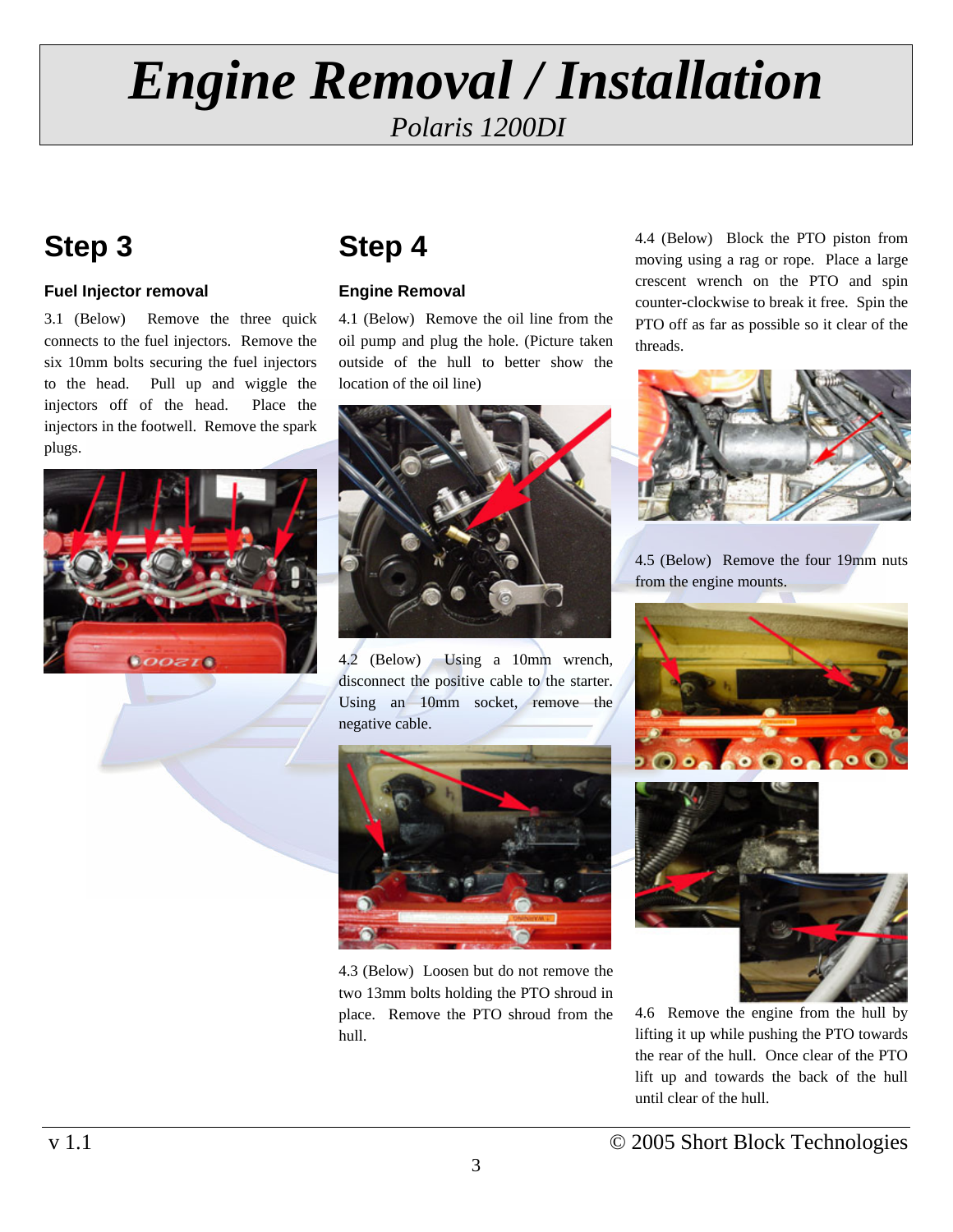## **Step 5**

### **Accessory Removal**

5.1 (Below) Remove the eighteen 10mm bolts securing the intake manifold to the engine. Remove the intake manifold and the reeds.



5.2 (Below) Inspect each reed assembly for damage and wear. Look at each reed petal and inspect the edges for signs of cracking, chipping or any missing parts. If any damage is present, replace the petals.



5.3 (Below) Look at each petal-to-cage surface and check for gap. If a gap of more than 0.015" is present, replace the petals.



5.4 (Below) Remove the seven 10mm flywheel cover bolts and remove the cover.



5.5 (Below) Remove the two 12mm bolts holding the starter to the case. Slide the starter toward the back of the case to remove it.

![](_page_3_Picture_12.jpeg)

5.6 (Below) Remove the plastic cap that turns the oil pump from the flywheel nut. Remove the 19mm flywheel nut. Using a universal flywheel puller, remove the flywheel. Once the flywheel is removed, remove the bendix.

![](_page_3_Picture_14.jpeg)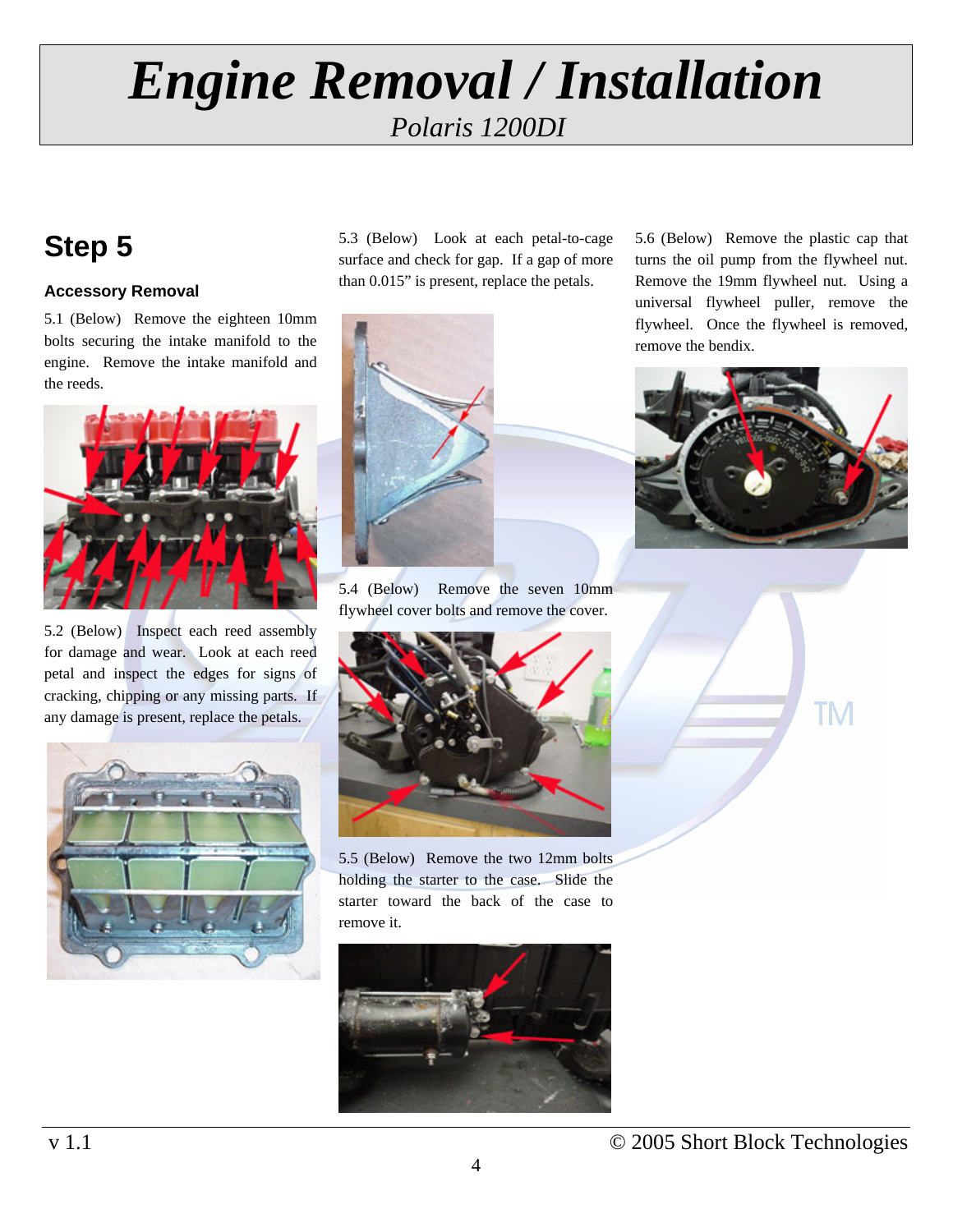5.7 (Below) Remove the three 5mm allen head bolts holding the stator in place. Tilt it to the side and remove the four 12mm bolts securing the flywheel housing to the engine case. Remove the flywheel housing. Punch out the crank seal and replace it with a new one.

![](_page_4_Picture_2.jpeg)

5.8 (Below) Remove the engine cradle by removing the four 16mm bolts with a socket. With all the external accessories removed the engine is now ready to be shipped back to SBT.

![](_page_4_Picture_4.jpeg)

5.9 (Below) Remove the six 10mm bolts from the cooling rail and remove the cooling rail.

![](_page_4_Picture_6.jpeg)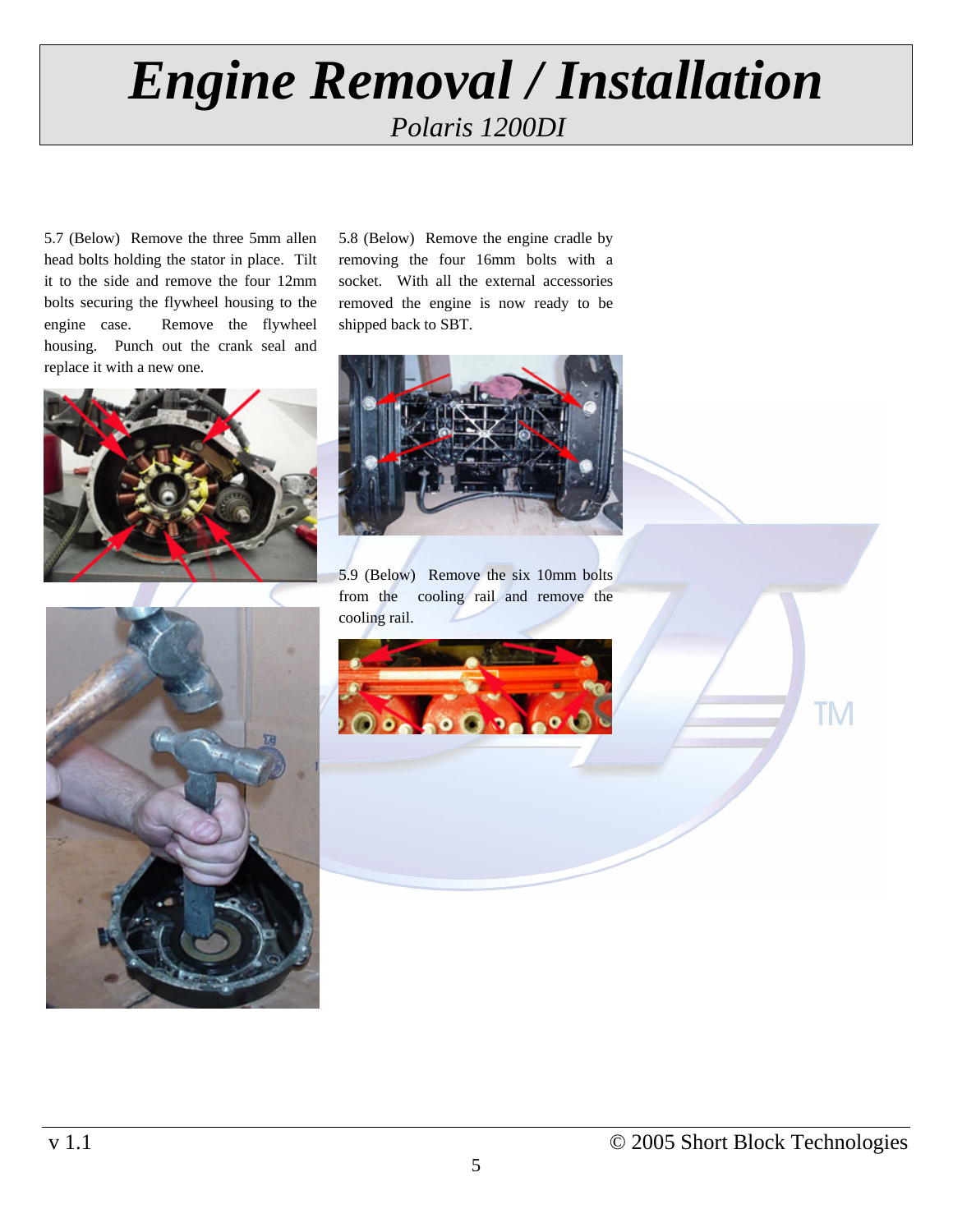## **Engine Installation**

#### **Paper Gaskets**

It is SBT's recommendation that all paper gaskets be treated with Loctite® High-Tack Gasket Sealer prior to installation. Read and follow all instructions on the product canister to insure good gasket sealing on your new engine.

#### **Special Gaskets**

It is SBT's recommendation that all exhaust gaskets be sealed with Loctite® Copper Gasket Adhesive prior to installation. Read and follow all instructions on the product canister to insure good gasket sealing on your new engine.Bolts

It is SBT's recommendation that all bolts be treated with Loctite® Medium Strength Threadlocker Blue (242) during assembly.

#### **Electrical Connections**

It is SBT's recommendation that all electrical connections be sanded, cleaned and secured during the assembly process. It is a common problem to not have solid connections due to corrosion, paint, poor wire condition, etc.

#### **Disclaimer**

While every precaution has been taken in the preparation of these guides, SBT assumes no responsibility for errors or omissions. Neither is any Liability assumed for damages resulting from use of the information contained herein. Publication of the procedures in these guides does not imply approval of the manufacturers of the products covered. Persons engaging in the procedures herein do so at their own risk.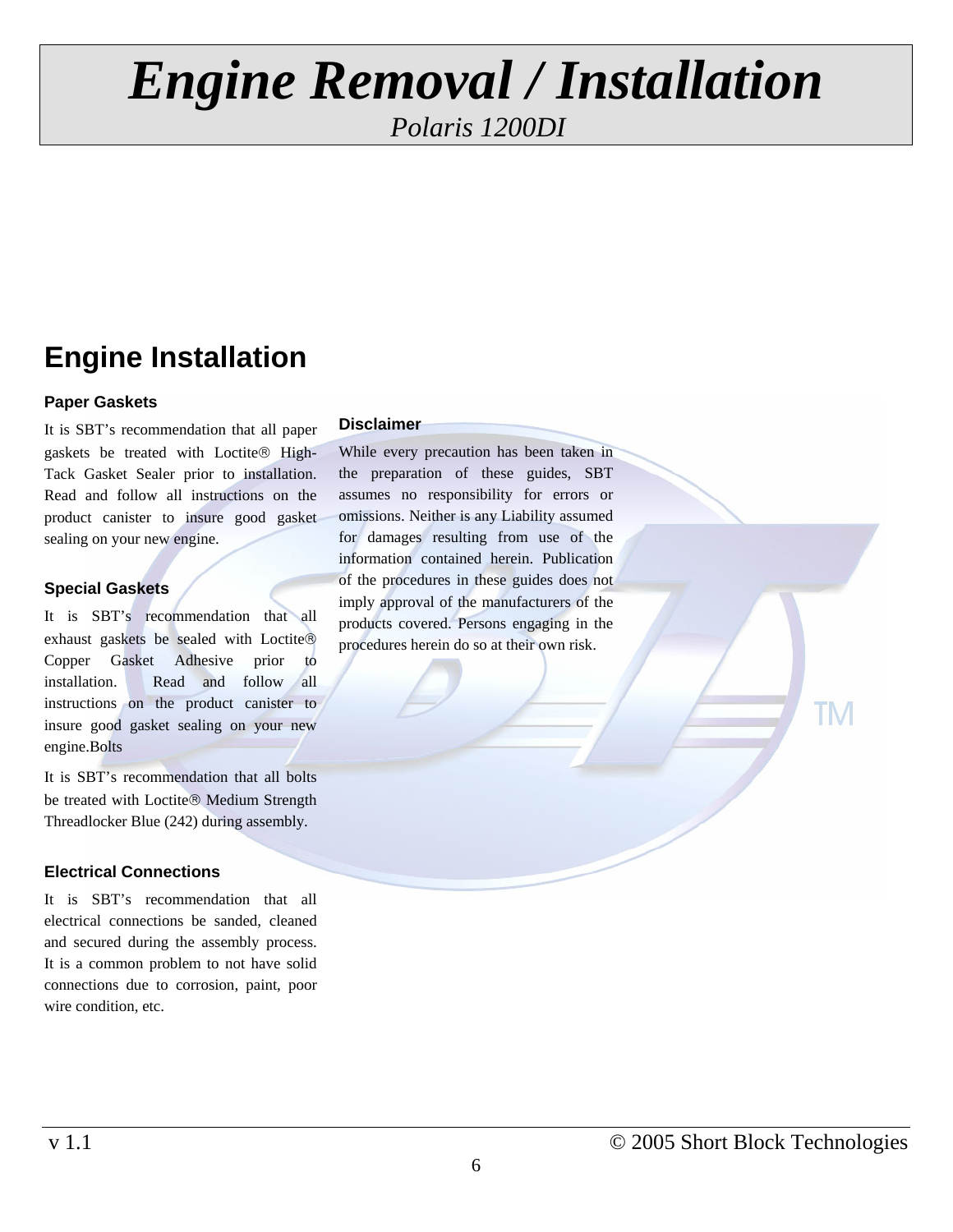Follow the removal steps in reverse order to install your new SBT short block assembly:

5.9 Using new gaskets, replace the cooling rail using six 10mm bolts.

• Torque to 25 ft. lbs.

5.8 Replace the engine cradle using four 16mm bolts.

- Torque to 30 ft. lbs.
- 5.7 Using a new gasket, place the flywheel housing onto the engine using four 12mm bolts. Replace the stator using the three 5mm allen head bolts..
	- 12mm Torque to 40 ft. lbs.
	- 5mm Torque to 50 in. lbs.
- 5.6 Place the bendix into the flywheel housing. Replace the flywheel using the flywheel nut and washer. Place the plastic cap onto the flywheel nut.
	- Torque to 65 ft. lbs.
- 5.5 Replace the starter using two 12mm bolts.
	- Torque to 9 ft. lbs.
- 5.4 Using a new gasket replace the flywheel cover using seven 10mm bolts.. Align the key on the oil pump with the slot on the plastic cap on the flywheel nut.
	- Torque to 26 ft. lbs.
- 5.1 Place the reeds into the intake ports. Using a new gasket replace the intake manifold using eighteen 10mm bolts.
	- Torque to 40 in. lbs.
- 4.6 Place the engine into the hull and rest it onto the engine mount studs and align the PTO onto the crankshaft.
- 4.5 Replace the four 19mm engine mount bolts.
	- Torque to 45 ft. lbs.
- 4.4 Using a rag or a piece of rope, block the piston from moving and screw the PTO onto the crankshaft.
	- Torque to 65 ft. lbs.
- 4.3 Slide the PTO shroud into place and tighten the two 13mm bolts until snug.
- 4.2 Replace the positive cable to the starter using a 10mm nut. Replace the negative cable using an 8mm bolt.
	- 10mm nut Torque to 40 in. lbs.
	- 10mm bolt Torque to 40 in. lbs.
- 4.1 Replace the oil line to the oil pump. Bleed the oil line using the bleeder screw until all air bubbles are gone.
- 3.1 Replace the fuel injectors to the head using the six 10mm bolts. Re-connect the quick connects to the fuel injectors.
	- Torque to 26 ft. lbs.

2.7 Using new gaskets, place the throttle bodies onto the intake manifold. Replace the three oil lines from the oil pump to the throttle bodies. Replace the throttle cables to the throttle bodies. Replace the quick connect to the throttle position sensor.

2.6 Replace airbox base using six 10mm bolts. Re-connect the quick connect to the air flow sensor.

• Torque to 26 ft. lbs.

2.5 Replace the air filter and the airbox cover using two 14mm bolts.

- Torque to 26 ft. lbs.
- 2.4 Using new gaskets, replace the exhaust manifold using nine 13mm bolts. Reconnect the quick connect to the exhaust manifold.
- Torque to 26 ft. lbs.

.

- 2.3 Replace the exhaust pipe onto the exhaust manifold using two 13mm bolts. Tighten the clamps from the manifold to the pipe.
- Torque to 40 ft. lbs.
- 2.2 Replace the electric reverse box in place. Reconnect the quick connect. Using three 5mm bolts, bolt it into place. Tighten until snug.
- 2.1 Replace the cooling line to the cooling rail and tighten the clamp. Place the waterbox into the hull. Strap it into place. Connect the exhaust hoses and tighten the clamps.